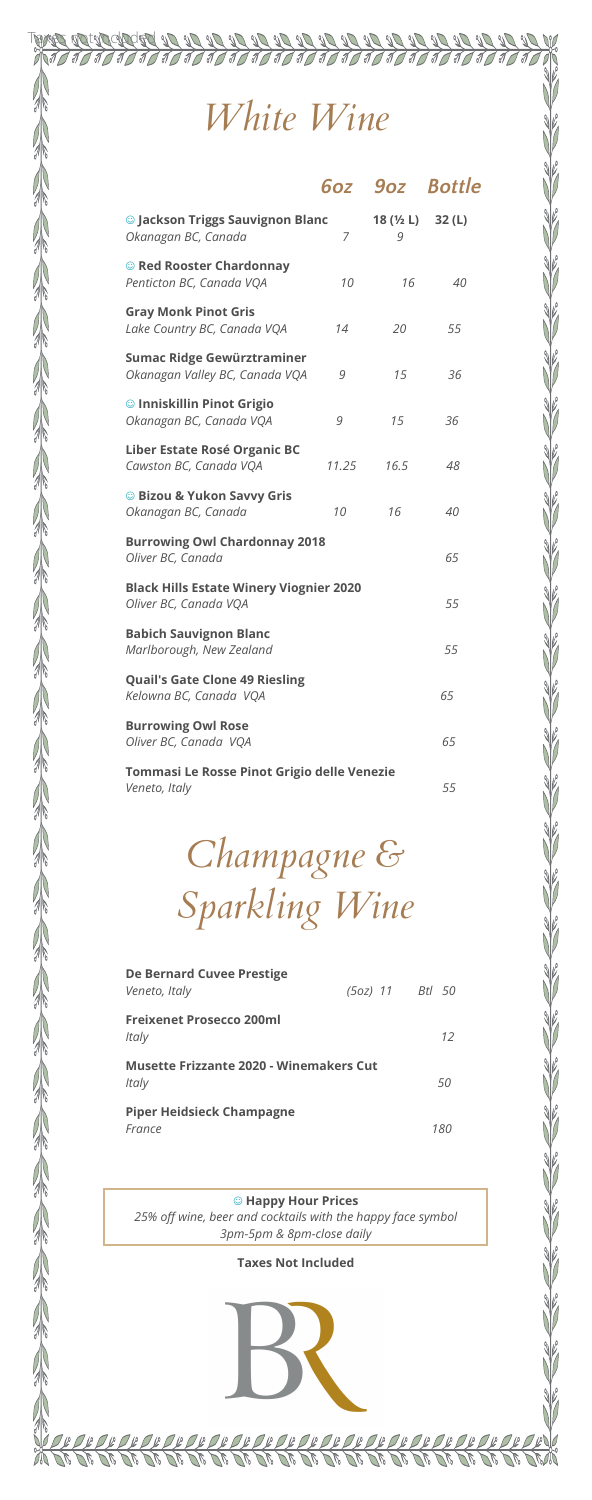## *Red Wine*

 $\frac{20}{3}$ 

 $\frac{2}{\sqrt[3]{2}}$  $\frac{2}{\sqrt[3]{2}}$  $\frac{2}{\sqrt[3]{2}}$ 

TO TO TO TO TO TO TO TO

 $\frac{2}{\sqrt[3]{2}}$ 

 $\mathbb{Z}$ 

|                                                                                     |    |                       | <b>60z 90z Bottle</b> |
|-------------------------------------------------------------------------------------|----|-----------------------|-----------------------|
| <b>Subsom Triggs Merlot</b><br>Okanagan BC, Canada                                  | 7  | 18 (1/2L) 32 (L)<br>9 |                       |
| © Inniskillin Cabernet Sauvignon<br>Okanagan BC, Canada VQA                         | 9  | 15                    | 40                    |
| <b>Dona Paula Malbec</b><br>Mendoza, Argentina                                      | 13 | 19                    | 55                    |
| <b>Quail's Gate Pinot Noir</b><br>Kelowna BC, Canada VQA                            | 15 | 21                    | 60                    |
| <b>Quill Q Red</b><br>Cowichan Valley BC, Canada VQA                                | 13 | 19                    | 50                    |
| <b>Black Sage Merlot</b><br>Okanagan Valley BC, Canada VQA                          |    |                       | 60                    |
| Rocca Della Macie Chianti Classico<br>Tuscany, Italy                                |    |                       | 50                    |
| Domaine des Senechaux Chateauneuf-du-Pape 2016<br>Rhone Valley, France              |    |                       | 130                   |
| <b>Pentage Tempranillo 2016</b><br>Okanagan Valley BC, Canada                       |    |                       | 68                    |
| Lake Sonoma Cabernet Sauvignon 2018<br>Sonoma County California, USA                |    |                       | 60                    |
| Tinhorn Creek Oldfield Series Cabernet Franc 2018<br>Okanagan Valley BC, Canada VQA |    |                       | 70                    |
| <b>Gray Monk Odyssey Meritage 2018</b><br>Okanagan Valley BC, Canada VQA            |    |                       | 65                    |
| <b>Black Hills Carmenere 2018</b><br>Okanagan Valley BC, Canada VQA                 |    |                       | 150                   |
| Chateau Lynch-Bages Pauillac Bordeaux 2016<br>Pauillac, France                      |    |                       | 120                   |
| <b>Dreaming Tree Crush Red Blend</b><br>California, USA                             |    |                       | 55                    |
| <b>Burrowing Owl Syrah 2019</b><br>Oliver BC, Canada VQA                            |    |                       | 65                    |
| Sandhill Estate Small Lots Sangiovese 2017<br>Kelowna BC, Canada VQA                |    |                       | 65                    |
| <b>Laughing Stock Blind Trust Red 2018</b><br>Penticton BC, Canada VQA              |    |                       | 58                    |
| <b>Black Hills Estate Winery Nota Bene 2018</b><br>Oliver BC, Canada VQA            |    |                       | 120                   |
| Beronia Rioja Reserva 2016<br>Spain                                                 |    |                       | 60                    |
| <b>Bella Glos Eulenloch Pinot Noir</b><br>Napa Valley, California, USA              |    |                       | 150                   |

We are always open to suggestions. Please feel free to let us know if you have a favorite wine you think we should have on our list!

**Taxes Not Included**

<u>24 24 24 24</u><br>To Do Do Do

JE **Te** He

**SE** 

<u>ARALAS</u>